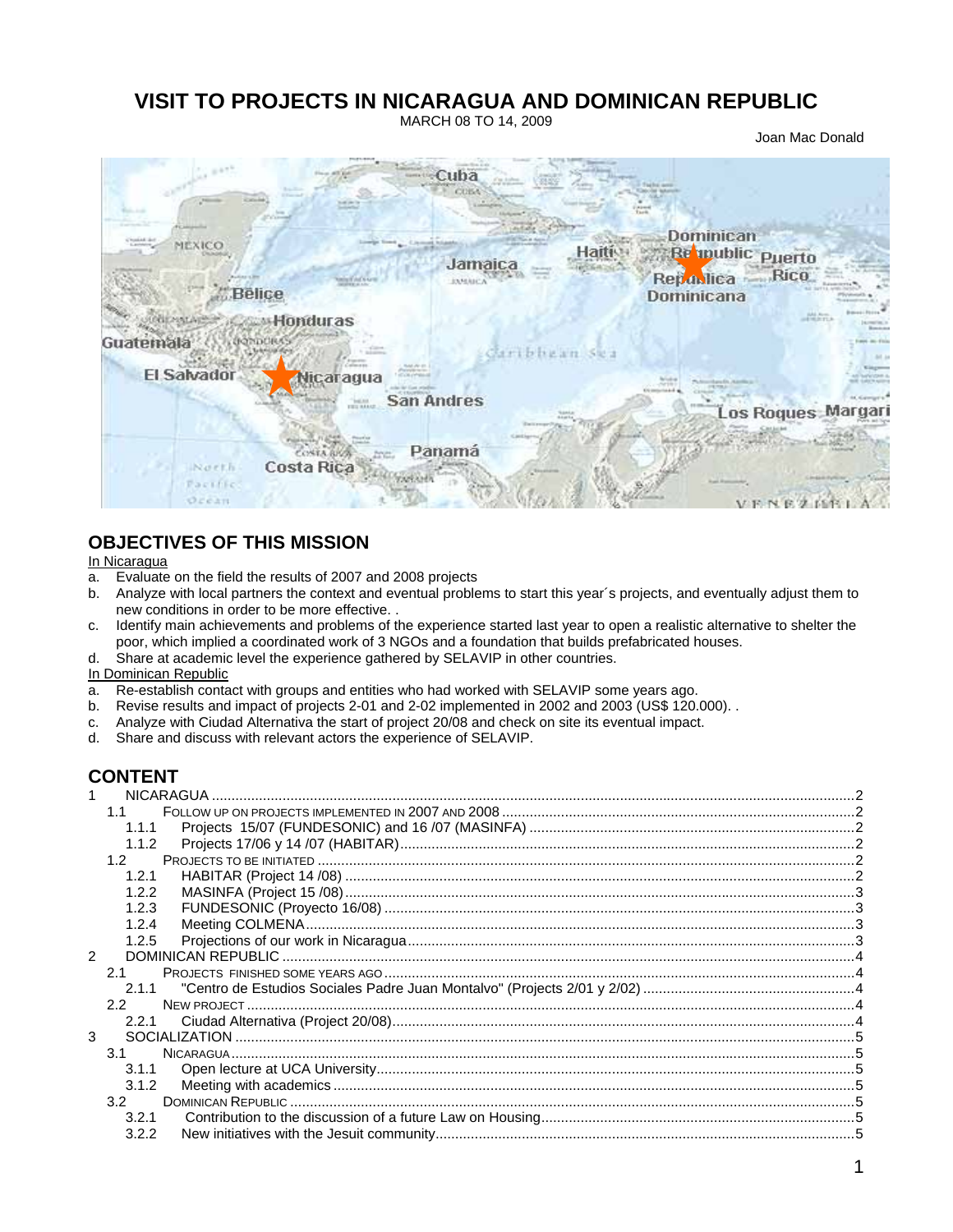# **1 NICARAGUA**

From Monday 8 to Wednesday 12 we held several meetings with our counterparts in Managua and Masaya, visited informal settlements and worked with the University to cover all items of this mission.

## **1.1 Follow up on projects implemented in 2007 and 2008**

1.1.1 Projects 15/07 (FUNDESONIC) and 16 /07 (MASINFA)



During a meeting held in MASINFA headquarters in Masaya the Chairperson informed about all activities developed and described the development of project 16/07 in *Barrio Héroes y Mártires*. Problems to initiate this year´s project were also discussed. FUNDESONIC, who also had worked in that city, also attended this meeting. The group of 70 families who had accessed housing in both projects

organized a lively celebration with dances and local music. During our visit to numerous families in their new homes we could notice that their new homes substantially improved their quality of life. They are very poor but they manage to extend and complete this basic shelter. Projects really reached the poor and families continue in touch with the NGOs and their CBOs. MASINFA will continue working in Masaya in 2009, while FUNDESONIC moved to a "barrio" in Managua, the capital city.

1.1.2 Projects 17/06 y 14 /07 (HABITAR)



Visits included several settlements in Managua where houses were built in the past. The walls of houses built by the first project were covered with metal sheets and are in very good shape (A). The second project was implemented using 2 different prefabricated concrete walls (B and C).

## **1.2 Projects to be initiated**

NGOs follow different paths to implement each project during 2009. .

## 1.2.1 HABITAR (Project 14 /08)

A very positive achievement of former projects is that HABITAR managed to set up savings groups as suggested by SELAVIP, so they now have their own resources and partial sustainability. They are now facing problems to raise additional funds to the resources provided by SELAVIP. Therefore they are considering the following alternatives: i) a lower cost technology/standard as used in 2007; ii) apply to a public subsidy of US\$ 600 for housing improvement and look for additional funds to build a better quality unit similar to 2008. As getting the subsidies and complementary funds is uncertain, a deadline was set on May 15 to decide if this last alternative should be discarded.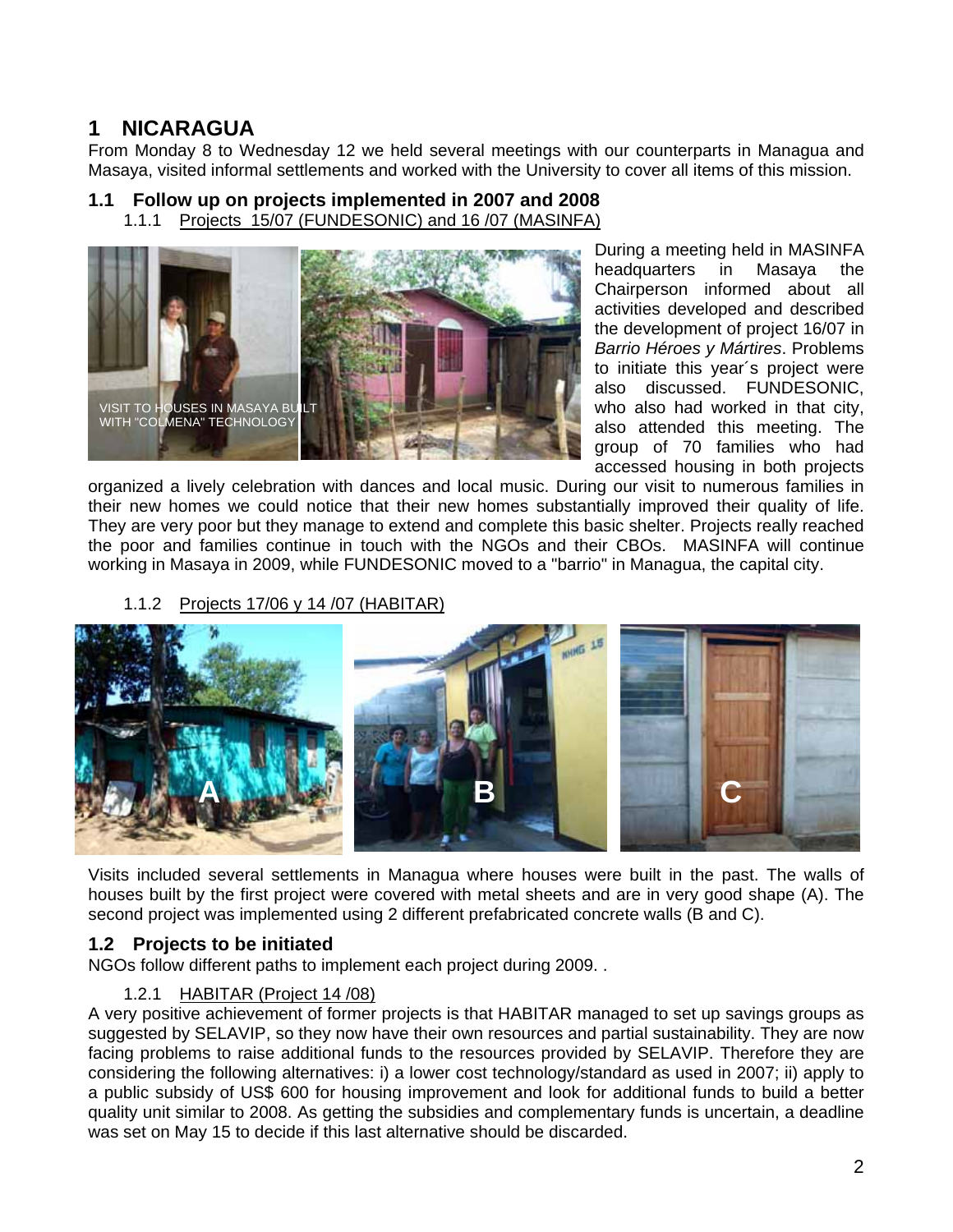### 1.2.2 MASINFA (Project 15 /08)

Results obtained last year with the prefabricated units are highly valued by MASINFA so they will continue working in Masaya with smaller units provided by COLMENA at a cost of US\$ 950. The effective collaboration established during 2008 with the local government lead to street pavements and other improvements in the neighbourhoods, so they will continue building on a solid relation with the Municipality.

### 1.2.3 FUNDESONIC (Proyecto 16/08)



FUNDESONIC will apply a self-building strategy. This is a challenge for the NGO for it is the first time they will use that alternative. For families with problems to build their homes they will promote community work. They are working together with another NGO specialized on social work and capacity building to complement their skills. Families have their own sites in *Barrio Los Laureles Sur (Sector Israel Galeano)* which is located in the outskirts of Managua. The participating families were chosen by the community and ready to start building their homes. Results will strongly depend on the ability of FUNDESONIC to facilitate and support this process with the help of CAPRI.

### 1.2.4 Meeting COLMENA

COLMENA produces prefabricated housing components and then assembles them on the field. The participation of the family or community is also possible during the work on site. This entity could help to open an alternative way of addressing the problem of the poorest of poor in this country where public programs are weak and low income sectors rarely can access social housing. As an industry, COLMENA needs NGOs to develop skills and speed to manage complex procedures required to qualify for tax exemption to purchase building materials for social housing. This tax exemption makes possible to substantially reduce the cost of a housing unit, reaching costs below US\$ 1.000 for an incremental unit.

### 1.2.5 Projections of our work in Nicaragua

During our final meeting all 3 NGOs mentioned that their experience with the projects could be considered successful. They could learn and explore different approaches than those that prevail among governmental sectors and conventional donors. They will try to improve their skills to obtain tax exemption. MASINFA wants to make relations with COLMENA and the Municipality work even better than before. FUNDESONIC is aware of problems faced in the past but will now use experience to be more effective to reach the poor. HABITAR also expressed that this was an opportunity to work with the very poor, open their minds to new alternatives and start savings processes of great potential. They are cautious about the possibility to reduce size and standards of the houses in case they do not have resources to build 18 sq.m. units.

SELAVIP informs that the visit made possible to assess the fine work done by each project team. They all benefited very poor families, a fact that is rare in Nicaragua. But there still are at least three challenges ahead. Real affordability needs to be secured in the near future so the poorest of poor can access these units. One step in that direction is the success HABITAR had in promoting local resources by putting in place savings systems among the poor. But the cost of housing units is still beyond possibilities of most families (around US\$ 2.500). Until now there have been substantial matching funds to cover the gap, but now that these funds are no longer available the initiatives lost sustainability. It is necessary to look for realistic alternatives considering high poverty levels that prevail in this country, the growing housing deficit and the discrete amount of public resources that are geared towards social housing. Another challenge is to consolidate coordination of SELAVIP funded projects to create synergy and visibility. Finally, the NGOs should not turn away from prefabrication of components if they want to scale up into a strategy that impacts many households and is recognized at a national level. There are still many tasks to be completed to build a new approach to shelter the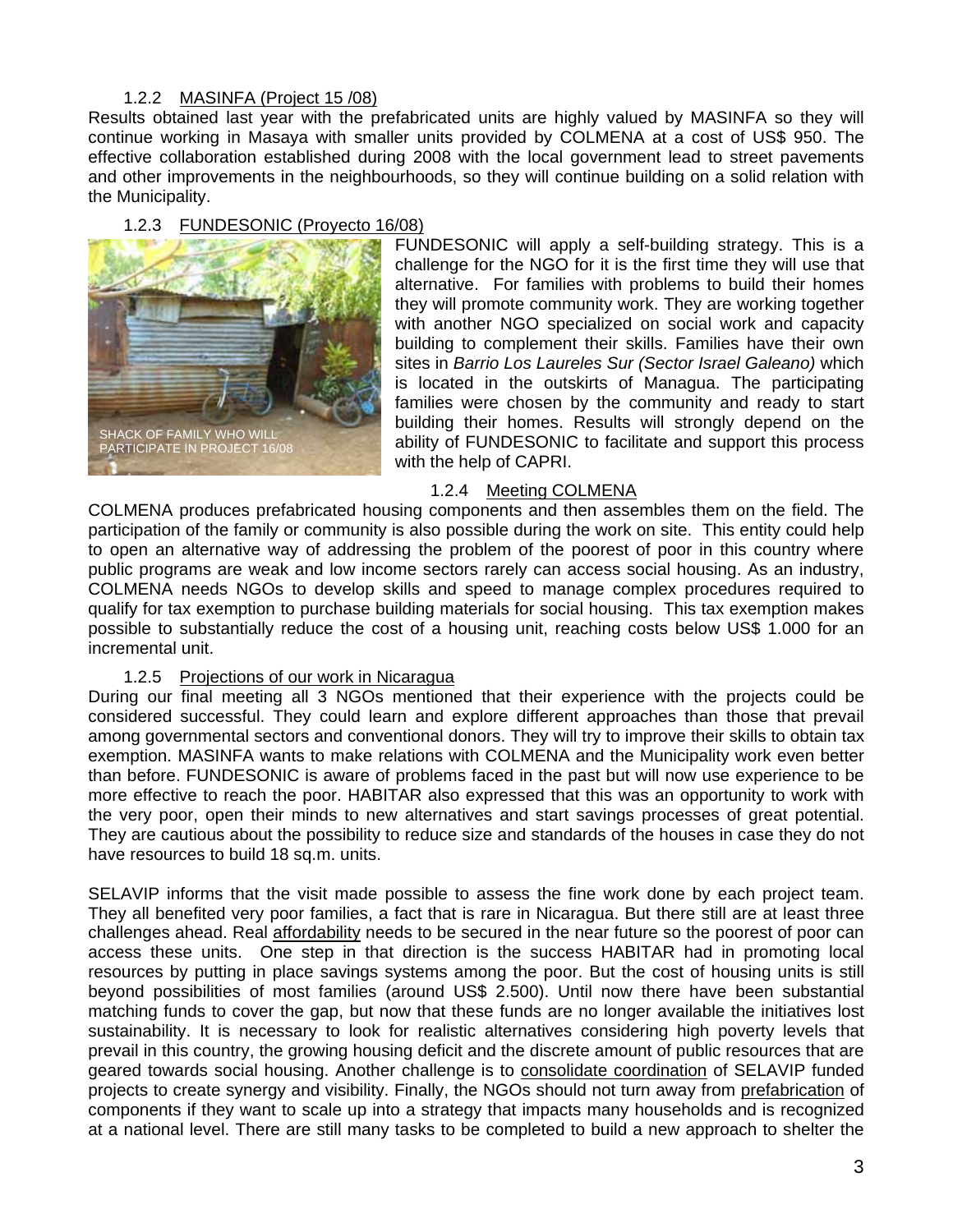poor in Nicaragua, and to put in place effective, realistic and sustainable programs like the ones SELAVIP furthers in other countries.

# **2 DOMINICAN REPUBLIC**

We had an active agenda in Santo Domingo. We discussed and visited the project that had been funded by SELAVIP some years ago and also worked with our collaborators from *Ciudad Alternativa*  to initiate a new project and visited 2 out of 3 settlements where the project will be implemented. New possibilities to work with the Jesuit community were also explored. We could assess the extreme precariousness of shelter of the poor in urban sectors, and some good possibilities to extend our support in the future.

### **2.1 Projects finished some years ago**

#### 2.1.1 *"Centro de Estudios Sociales Padre Juan Montalvo*" (Projects 2/01 y 2/02)

We visited the project named "Housing against eviction" implemented in 2002 and 2003 with SELAVIP funds. Incremental units were provided to families originally living in risk areas of the centrally located *La Ciénaga* settlement. We assume that the original purpose of avoiding eviction could not be accomplished, for the new houses were built far away from there. But still, families were able to improve and extend their houses and live in an adequate environment. The project also failed to consolidate a working area on housing and urban issues for the Centre now focuses on other issues. This visit made clear the importance of setting in place regular follow up procedures



as we have now, for we were not informed about these changes in time. We hope that some initiatives discussed with Fr. Mario Serrano s.j. - Director of CES- can create a new space for housing projects in the future.

## **2.2 New project**

2.2.1 Ciudad Alternativa (Project 20/08)



33 houses will be improved for very poor families in three settlements. Floors, roofs or walls will be repaired. The persons in charge were motivated and have technical skills to start the project. The main problem could be the critical state of existing houses, as they could collapse when improvements are built in.

The families we visited live in extremely poor conditions. Permanent communication with *Ciudad Alternativa* will show how they deal with these challenges. Preliminary activities are completed so the project can star when funds arrive.